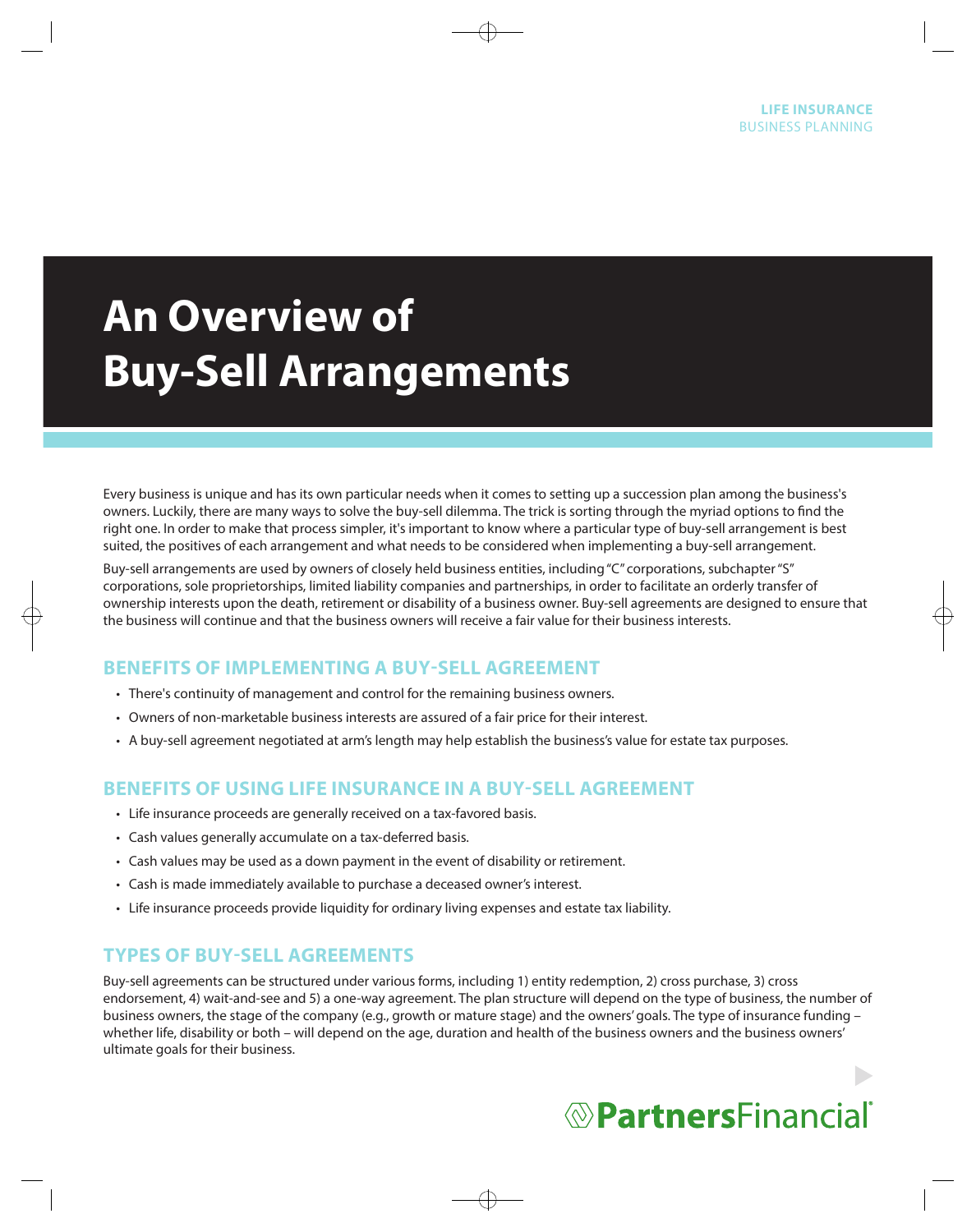#### **Entity Redemption Plan**

With an entity redemption plan, the business owners enter into an agreement with the business entity in which the entity agrees to purchase a business owner's interest. This type of buy-sell agreement obligates the business owners or their estates to sell the owner's interest in the business to the business entity. At the same time, the business entity is obligated to purchase the departing owner's interest, thereby ensuring that a departing owner will have a market for his/her business interest. The entity redemption plan will either establish the purchase price for the business interest or will outline a method for determining that purchase price.

With the entity redemption plan, the business entity is the applicant, owner and beneficiary of a life insurance policy on the life of each business owner. At the insured's death, the business entity receives the life insurance death benefit, usually income-tax-free, and then uses the death benefit proceeds to purchase the business interest from the owner's estate.

If the owner is departing due to retirement or disability, the business can access the policy's cash values as a source of liquidity for the down payment on an installment note for the purchase of the departing owner's business interest. In either situation, the result is that the departing owner's interest is now owned by the entity, which means that the remaining owners have a proportionally increased interest in the business entity.

An entity redemption agreement is often used in situations where there are multiple business owners because of the simplicity in requiring just one policy per owner. A business will also use entity redemption if there is a disparity among the business owners' ages or health or if the business has a need for the cash value inside the policy.

#### **Considerations**

When the policy is owned by the business entity, it's important to keep in mind that life insurance premiums aren't tax deductible.

In addition, for federal income tax purposes, life insurance death benefits are generally paid income-tax-free to beneficiaries pursuant to IRC Section 101(a)(1). In certain situations, however, life insurance death benefits may be partially or wholly taxable. Situations include, but are not limited to, the transfer of a life insurance policy for valuable consideration, unless the transfer qualifies for an exception under IRC Section 101(a)(2) (i.e., the "transfer-for-value rule"); arrangements that lack an insurable interest based on state law; and an employer-owned policy, unless the policy qualifies for an exception under IRC Section 101(j) and the employer has a "Notice and Consent" agreement on file prior to the policy's issue.

Policies and cash values are subject to creditors of the business.

Life insurance proceeds may increase the value of the business for estate tax purposes.

If the business is a pass-through organization, a properly structured entity-redemption agreement may allow for remaining owners to receive a step-up in basis when the departing owner's interest is redeemed by the business entity.

#### **Cross Purchase**

In a cross purchase buy-sell agreement, the business owners agree to purchase the departing owner's business interest in the event of death, retirement or disability. Each business owner is the applicant, owner, beneficiary and premium payor for insurance policies on the lives of every other business owner. At death, each surviving owner/beneficiary normally would receive the policy proceeds income-tax-free. Each surviving owner uses the proceeds to pay the deceased owner's estate, and in return the estate transfers a pro rata portion of the deceased owner's business interest. The result is that the estate's non-liquid business interest has been transformed into cash (and installments notes to cover any shortfall) and the remaining owners own 100 percent of the business.

If the owner is departing due to retirement or disability, the remaining owners can access the cash value of the policy they own on the departing owner as a down payment toward their obligation to buy out the departing owner. Another option is that the remaining owners can transfer the policy insuring the departing owner to the departing owner in partial payment for the departing owner's interest in the business entity.

#### **Considerations**

A cross purchase agreement is generally used where there are no more than three owners of similar age and/or health and when it's anticipated that there will be a long-term need for the buy-sell agreement. The cross purchase arrangement is used in business entities without many owners because this structure requires several different policies for each business owner. The formula for determining the number of policies needed under a cross purchase arrangement is  $N \times (N-1)$ , where N equals the number of owners. For example, in the case of four owners, 12 policies would need to be purchased ( $4 \times 3 = 12$ ).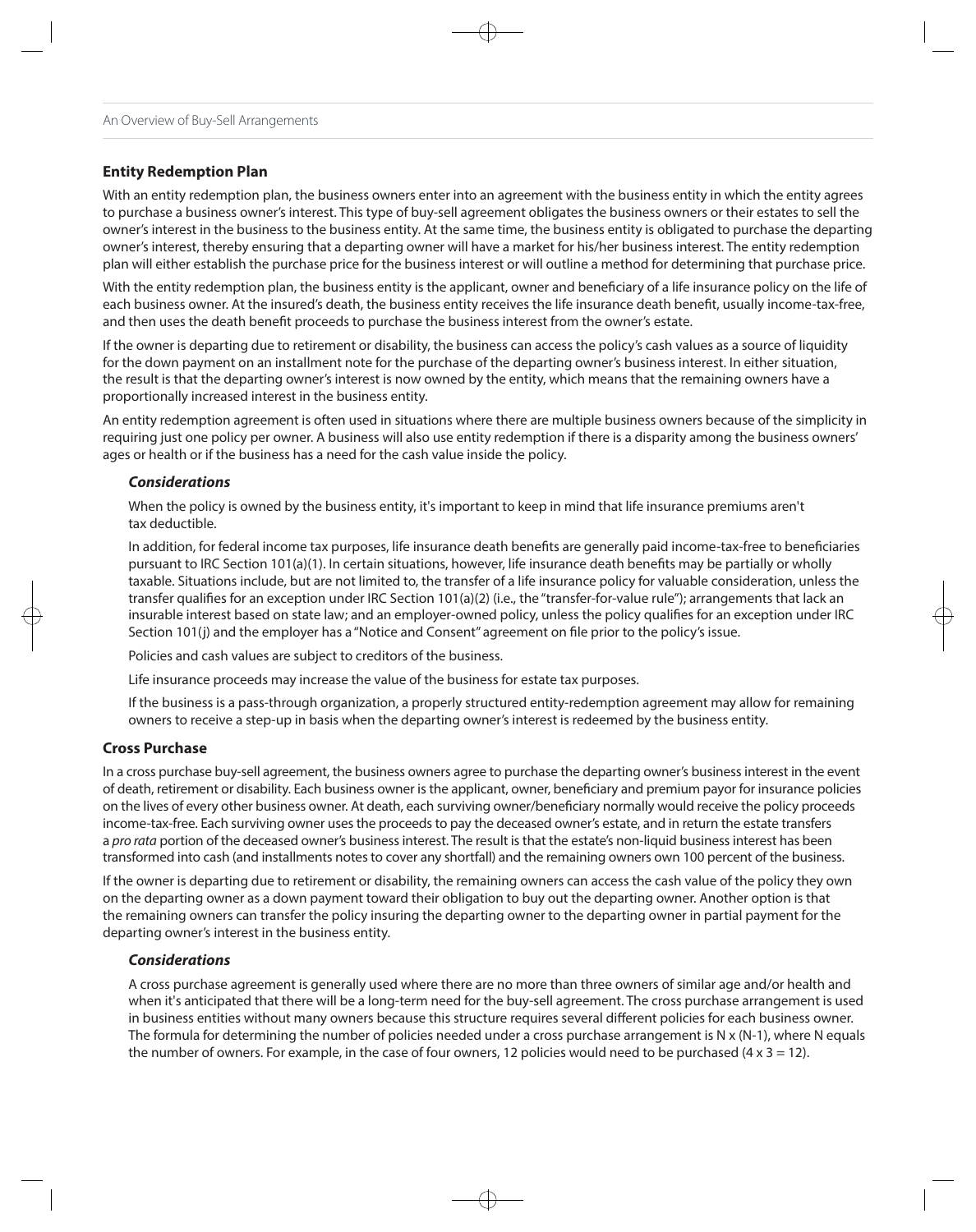With the cross purchase arrangement, the owners may violate the transfer-for-value rule when, in order to provide additional funds for a subsequent buyout, the decedent's estate transfers policies owned by the decedent to the remaining business owners. The violation of the transfer-for-value rule can be avoided if the business owners, or their business entity, meet one of the exceptions to the rule.

The owners may be in a higher income tax bracket than the business, thus resulting in higher insurance costs. Also, individual owners pay premiums with personal after-tax dollars rather than with the business checkbook.

Possible disproportional premium payments among owners are due to disparities in age or health.

Policies and cash values are subject to the individual owner's creditors.

In a cross-purchase agreement, remaining owners receive a step-up in basis equal to the purchase price.

#### **Cross Endorsement**

In a cross endorsement agreement, each business owner buys and is the owner of an insurance policy on his/her own life. To provide the death benefit, the other business owners need to purchase the departing owner's business interest at death; the insured/owner of the policy will endorse a portion of the policy's death benefit to the other business owners, making them "renters" of the death benefit.

This endorsement is done in proportion to the other business owners' ownership percentage in the business. The owner of the policy will pay the premiums while the other business owners will pay the policy's owner an annual "rental charge" for the death benefit. This rental charge is equal to the economic benefit cost for the amount of death benefit endorsed to the "renter." The annual rental charge can be used to offset the premiums that the policy's owner must pay. At the insured's death, the death benefit is paid to the other business owners according to the amount endorsed to them, and they can use that death benefit to purchase the business interests from the deceased's estate.

Often, business owners will choose to utilize a cross endorsement method when they have identified a short-term need for the buy-sell coverage, such as when a sale of the business entity is anticipated. Since each business owner, or his/her irrevocable life insurance trust (ILIT), is the owner and beneficiary of the policy on his/her own life, when there is no longer a buy-sell need, the endorsement to the other business owners is dropped and the existing policy can be used for the insured's other needs, such as estate planning or supplemental retirement income.

#### **Considerations**

Payment of the economic benefit amount under the "rental agreement" that accompanies a cross endorsement agreement is taxable as ordinary income to the policy's owner. The economic benefit amount needs to be paid annually, in addition to the required premium payments, although the policy's owner can use the economic benefit amount received as an offset against the amount he/she has to pay as the premium.

A cross endorsement arrangement can also trigger a violation of the transfer-for-value rule. This happens when the insured/ policyowner endorses the death benefit to the other business owners. The violation of the transfer-for-value rule can be avoided if the business owners or their business entity meet one of the exceptions to the rule.

The owners may be in a higher income tax bracket than the business, resulting in higher insurance costs. Also, individual owners pay premiums with personal after-tax dollars rather than with the business checkbook.

Business owners with disparities in age or health are responsible for the increased costs of their own policies.

Policies and cash values are subject to the individual owner's creditors.

In a cross purchase agreement, remaining owners receive a step-up in basis equal to the purchase price.

#### **Wait-And-See**

The wait-and-see agreement allows business owners to postpone the choice between an entity redemption and a cross purchase until the death of a business owner. The wait-and-see buy-sell requires that both the business entity and the business owners agree to purchase the business interests of a departing business owner pursuant to the terms and conditions of the agreement. Typically, in a wait-and-see plan, the business has the first option to purchase a business owner's interest. If the business fails to exercise its option, then the remaining business owners have a second option to purchase the business interest. If the business owners fail to purchase all or a portion of the departing owner's interest, then the entity is required to purchase the remainder.

A wait-and-see arrangement provides flexibility. Where it's determined that a cross purchase arrangement is more advantageous to the remaining business owners, the business entity will not exercise its first option. However, if entity redemption would be more advantageous and the insurance policies are owned by and payable to the remaining business owners, the surviving owners may contribute their proceeds either to the entity as a capital contribution or as a loan.